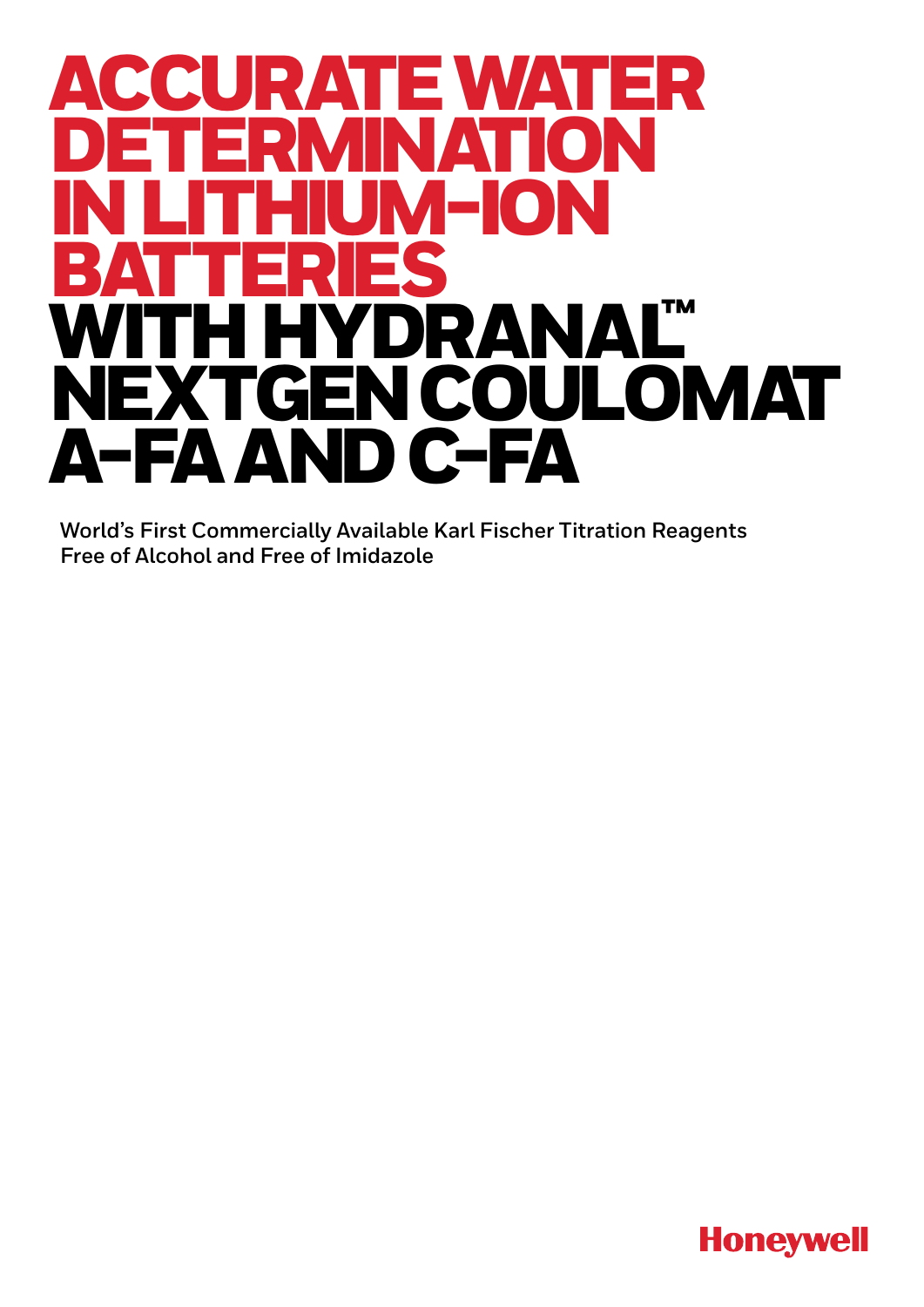

- **2 Introduction**
- **3 Water Determination In LiB Samples**
- **5 Example Titration Results**
- **10 Conclusion**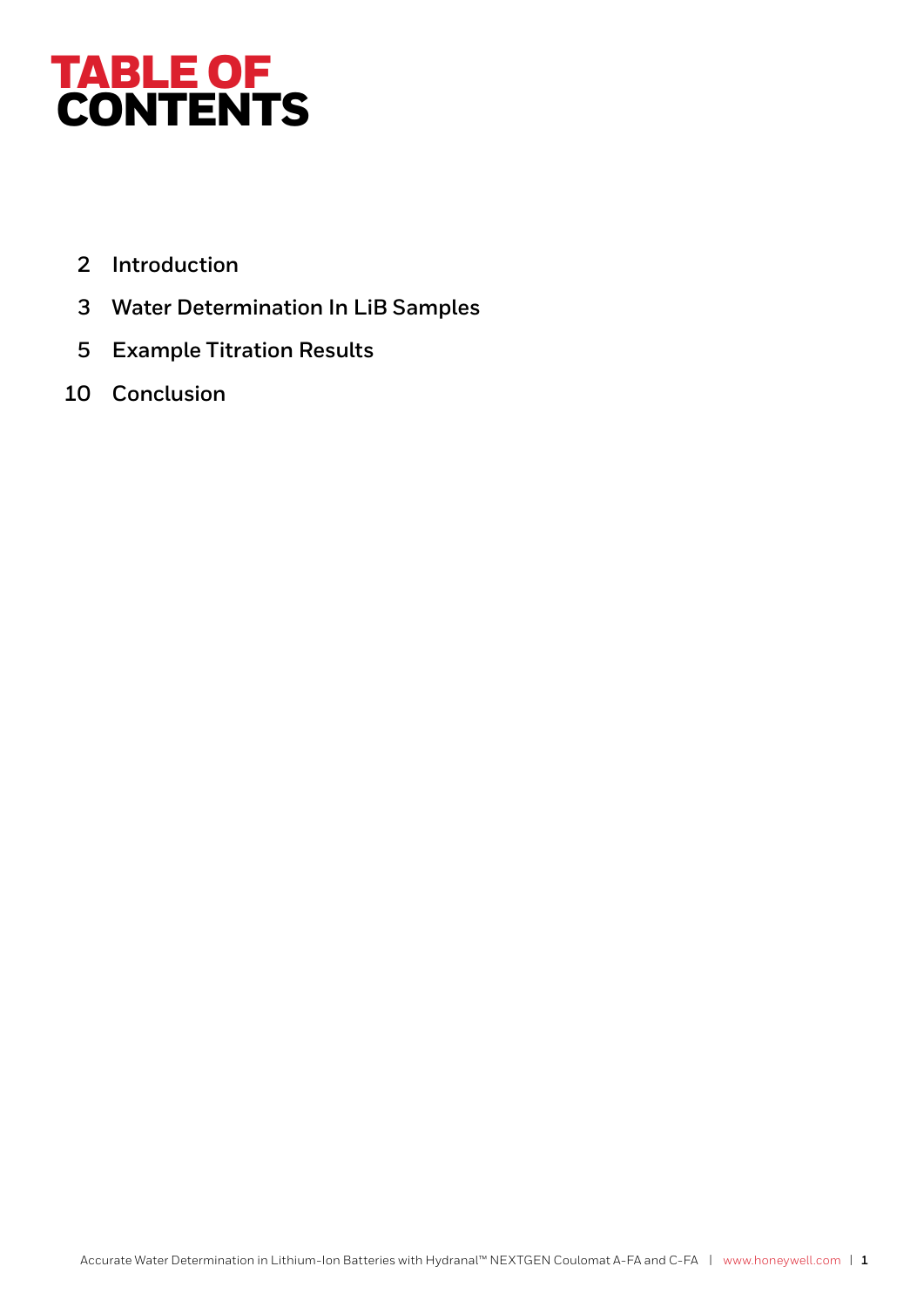### INTRODUCTION

**Karl Fischer (KF) titration is the preferred method for testing water content in lithium-ion battery (LiB) electrolyte samples due to its accuracy and reliability. Modern electrolyte formulations created the need for new KF reagents suitable for more challenging requirements.**

In 1991, Sony Co. commercialized the world's first lithium-ion battery (LiB). Since then, LiBs have been used to store energy in a wide variety of devices, and their market continues to grow. In recent years, significant commercial and academic progress has been made. Research has shown to improve performance and expand applications. Even small changes in the composition of anode, cathode, or electrolyte material can alter the overall performance of the battery. In particular, the electrolyte and its additives have important implications for the properties of lithium- ion batteries in terms of lifecycle limitations, capacity for reversibility, and safety.<sup>1</sup>

Cyclic and non-cyclic carbonates are often used as electrolyte solvent. The use of keto-esters has also been reported.2,3 Well-known additives, including vinylene carbonate (VC), fluoroethylene carbonate (FEC), and lithium borate salts such as lithium bis(oxalato)borate (LiBOB), lithium difluoro(oxalato)borate (LiDFOB) and lithium tetrafluoroborate ( $L$ iBF<sub>4</sub>), improve the lifecycle of LiBs, especially at higher temperature, and keeps the internal resistance low with use and age.<sup>4</sup>

However, most LiBs contain fluorinated lithium salts, [e.g., lithium hexafluorophosphate (LiPF $_6$ ) and/or lithium fluorosulfonyl imide, (LiFSI)], that are reactive towards trace amounts of moisture in the electrolyte solution. The LiPF $_6$  salt is known to undergo hydrolysis, producing hydrofluoric acid (HF), which is a highly toxic and corrosive gas that can damage the inside of the battery<sup>5,6</sup>. While LiFSI is expected to be less susceptible to this degradation, such reactions are also expected.

<sup>1.</sup> M. Li, J. Lu, Z. Chen, K. Amine, *Adv. Mater. 2018,* 30, 1800561

<sup>2.</sup> S. Kondou, M. L. Thomas, T. Mandai, K. Ueno, *Phys. Chem. Chem. Phys., 2019,* 21, 5097.

<sup>3.</sup> US patent US8795905B2

<sup>4.</sup> N. Choi, J. Han, S. Ha, I. Parka, C. Back, *RSC Adv., 2015,* 5, 2732.

<sup>5.</sup> K. Tasaki, K. Kanda, S. Nakamura and M. Ue, *J. Electrochem. Soc., 2003,* 150, A1628.

<sup>6.</sup> U. Karst and S. Nowak, *J. Power Sources, 2013,* 242, 832.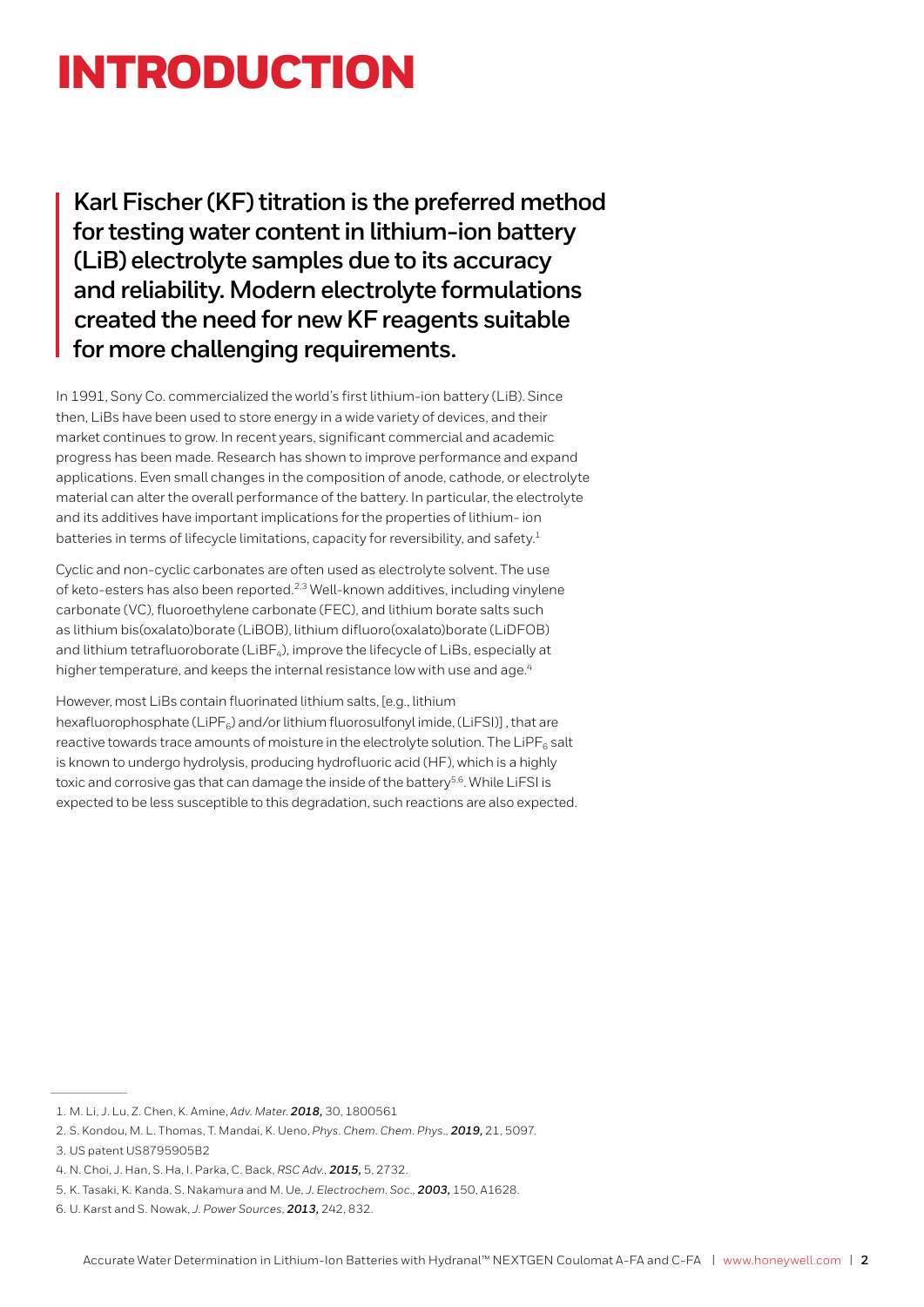### WATER **DETERMINATION** IN LIB SAMPLES

**Humidity plays a dominant role in the quality and stability of batteries. Most batteries require water-free electrolytes, because water**  can be electrolyzed to give H<sub>2</sub> and O<sub>2</sub> gases **that can cause the battery to explode.7**

Therefore, to ensure product quality and safety, low water content is one of the key requirements for LiBs. To fulfill this requirement, the ability to perform highly accurate water determinations is critical.

For low water content samples, coulometric Karl Fischer (KF) titration is the method of choice. However, the main solvent in all standard KF reagents is alcohol, usually methanol. Even special methanol-free reagents contain other alcohols. The huge disadvantage of alcohols is their ability to undergo side reactions with the additives used in many LiB electrolytes. That is why it has been difficult or even impossible to measure water content in most prominent LiB electrolytes that contain additives like VC, FEC, and borates such as LiBOB and LiDFOB. Typical issues encountered when using standard alcoholic KF reagents for different LiB samples are listed in Table 1. An example titration of VC sample in alcoholic KF reagent is shown on Fig. 1.

| <b>SAMPLE</b>                                         | <b>AS RAW MATERIAL</b>                                                                                            | <b>AS ADDITIVE</b>                                                                                                                          | <b>COMMENT</b>                                                                                                                                                                 |
|-------------------------------------------------------|-------------------------------------------------------------------------------------------------------------------|---------------------------------------------------------------------------------------------------------------------------------------------|--------------------------------------------------------------------------------------------------------------------------------------------------------------------------------|
| Unsaturated<br>compounds<br>e.g. VC, vinyl<br>acetate | No or fading end point<br>(see Fig. 1).<br>Accurate water<br>determination is<br>impossible.                      | Increasing drift.<br>Decreasing accuracy of<br>titration.                                                                                   | lodine-consuming side<br>reaction occurs.                                                                                                                                      |
| <b>FEC</b>                                            | Causes fewer<br>problems compared<br>to VC when sample<br>size is small.<br>Otherwise, no or<br>fading end point. | Causes fewer problems<br>if the absolute water<br>content in the sample<br>is low.                                                          | Can be titrated with low<br>water content in small<br>portions; however, small<br>sample size increases<br>weighing error.                                                     |
| <b>Borates</b><br>e.g. LiBOB,<br><b>LiDFOB</b>        | Accurate water<br>determination is<br>impossible.                                                                 | Long titration with<br>highly overdetermined<br>results. Note: end point<br>can be reached, but<br>giving incorrect result<br>(see Fig. 2). | Water-releasing side<br>reaction occurs.                                                                                                                                       |
| <b>Ketones</b><br>e.g. acetone                        | No or fading end<br>point.<br>Accurate water<br>determination is<br>impossible.                                   | Long titration with<br>highly overestimated<br>results. No or fading end<br>point. Increasing drift.                                        | Water-releasing side<br>reaction occurs. Acetone<br>and diketones are<br>decomposition products<br>in LiB electrolytes<br>containing propylene<br>carbonate (PC). <sup>8</sup> |







Titration of 1 mL 5.5 wt% LiBOB in AN  $50$  $40$  $30$ **B** [pu]  $^{20}$ vater  $10$  $\Omega$ time [s] -<br>Coulomat A-FA + C-FA -<br>- Alcoholic KF reagen

 $Fig. 2. A)$  and B) Titration of 1 mL 1 M LiPF<sub>6</sub> in *EC/DMC with 5.5 wt% LiBOB in alcoholic KF reagent (blue line) and in alcohol-free reagent Coulomat A-FA/C-FA (red line). Both titrations give stable endpoints, but only Coulomat A-FA/C-FA provides the correct result (B is a zoomed frame of A).* 

*Table 1. Typical issues encountered when using standard alcoholic KF reagents.*

7. A. Eftekhari, *Adv. Energy Mater. 2018,* 8, 1801156.

8. E. G. Leggesse, R. T. Lin, T.-F. Teng, C.-L. Chen, J.-C. Jiang, *J. Phys. Chem. A, 2013,* 117, 7959.

reaction occurs. Acetone decomposition products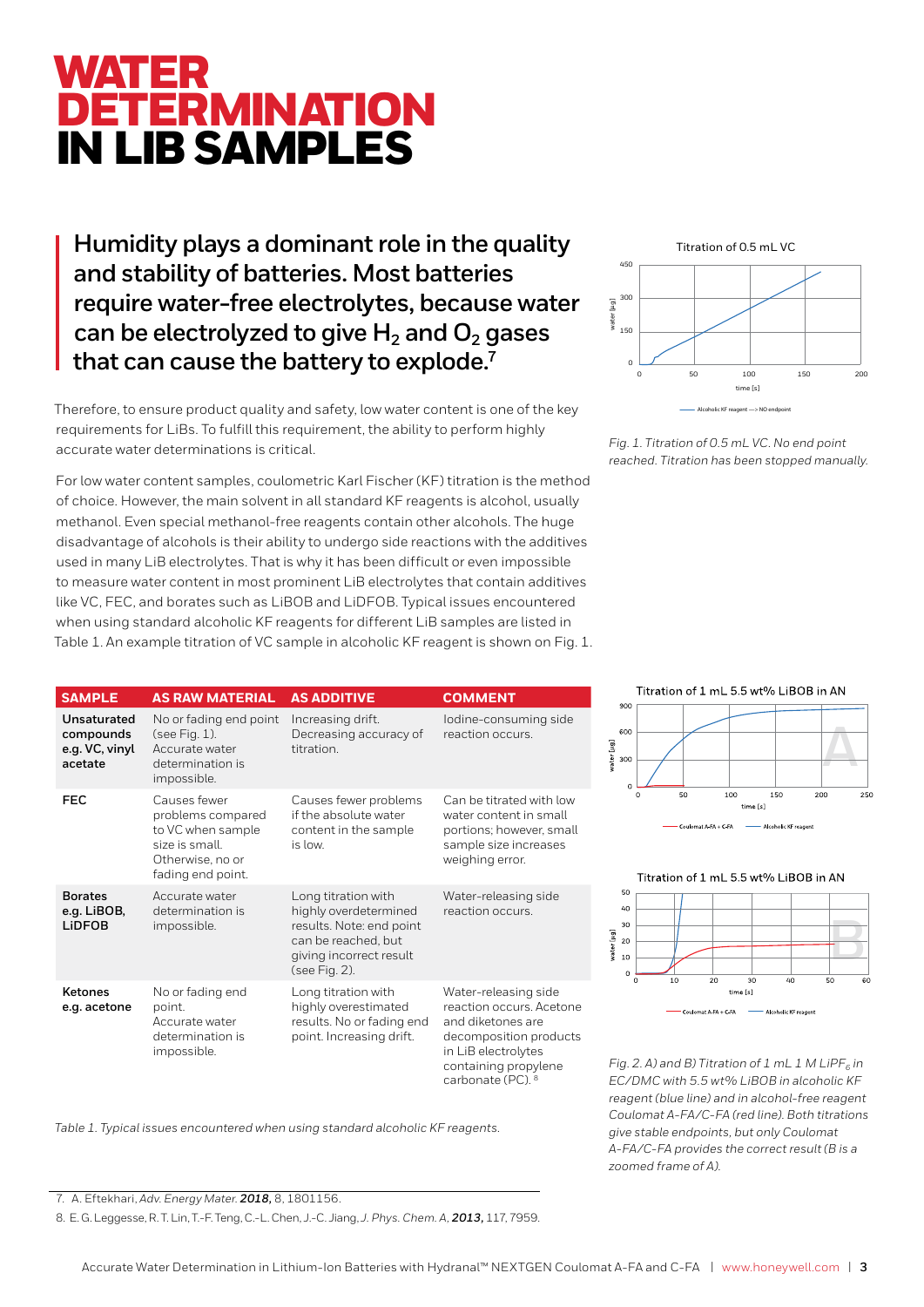#### **HYDRANAL™ NEXTGEN COULOMAT A-FA AND C-FA**

Hydranal NEXTGEN Coulomat A-FA (anolyte) and C-FA (catholyte) are the first commercially available nonalcoholic KF reagents that are also free of imidazole, and allow accurate and reliable titrations of many LiB electrolytes and additives. Feasibility comparison of Coulomat A-FA and C-FA with standard alcoholic KF reagents for different types of LiB electrolytes and pure additives is shown in Table 2. An example titration of LiB electrolyte containing borates in alcoholic KF reagent and Hydranal NEXTGEN Coulomat A-FA and C-FA is shown on Fig. 2.

#### **SOLUBILITY**

Hydranal NEXTGEN Coulomat A-FA and C-FA are free of methanol and other alcohols. Instead of alcohols, acetonitrile is used as the main solvent. The solubility properties of methanol and acetonitrile differ from each other. Many polar salts such as  $LIPF<sub>6</sub>$  dissolve better in methanol, whereas more non-polar samples dissolve better in acetonitrile.

The solubility of 5 wt% LiBOB solution in PC in Hydranal NEXTGEN Coulomat A-FA is very high, whereas the solubility limit of 1 M LiPF $_6$  solution in PC in 100 mL Hydranal Coulomat A-FA is around 18 mL. After adding approx. 18 mL, the reagent gets cloudy and salt starts to precipitate. Often, it is possible to do some further titrations without any problems, but we highly recommend changing the reagent when it gets cloudy. Otherwise, the generator electrode may be damaged.

#### **VESSEL TYPE**

Hydranal NEXTGEN Coulomat A-FA and C-FA will provide best results in a coulometric cell with diaphragm. In cells without diaphragm, the results may be increased by approximately 10%.

#### **WATER STANDARDS**

Many water standards contain alcohols such as 1-butanol or 1-methoxy-2 propanol which can react with many LiB electrolytes causing drift increase and erroneous water content results. Therefore, it is very important to use **only alcohol-free water standards** for the verification of the titration cell.

Hydranal offers four water standards that are free of alcohols:

- 34426 HYDRANAL-CRM Water Standard 1.0 (water content 1.0 mg/g = 0.1%), based on anisole and propylene carbonate
- 34828 HYDRANAL-Water Standard 1.0 (water content 1.0  $mg/g = 0.1\%$ ), based on anisole and propylene carbonate
- 34847 HYDRANAL-Water Standard  $0.1$  (water content  $0.1$  mg/g = 0.01%), based on o-xylene
- 34446 HYDRANAL-Water Standard 0.1 PC (water content 0.1 mg/g = 0.01%), based on propylene carbonate

**It is important to notice that water standards based on anisole cannot be used in combination with boratecontaining samples (e.g. LiBOB), because anisole is able to decompose into alcohols (phenol and methanol).**  It is highly recommended to use 34446 Hydranal-Water Standard 0.1 PC for all samples, because it has the best solubility for LiB salts and is stable (no decomposition).

| <b>SAMPLE</b>                                | <b>COULOMAT</b><br>$A-FA + C-FA$ | <b>ALCOHOLIC</b><br><b>KF</b><br><b>REAGENTS</b> |
|----------------------------------------------|----------------------------------|--------------------------------------------------|
| LiB<br>electrolyte<br>with VC/<br><b>FEC</b> | $^{+}$                           | $\circ$                                          |
| LiB<br>electrolyte<br>with<br><b>LiBOB</b>   | $\ddot{}$                        |                                                  |
| LiB<br>electrolyte<br>with<br><b>LiDFOB</b>  | $+$                              |                                                  |
| Pure VC                                      | $+$                              |                                                  |
| Pure FEC                                     | $\ddot{}$                        | $\Omega$                                         |
| Pure<br><b>LiBOB</b>                         | $\ddot{}$                        |                                                  |
| Pure<br><b>LiDFOB</b>                        | $^{+}$                           |                                                  |
| Ketones                                      | $\ddot{}$                        |                                                  |

**+** accurate titration, suppressed side effects **o** limited titration (possible only for small

 amount of sample) **-** no accurate titration possible (side reactions, increasing drift or inaccurate

VC = vinylene carbonate

results)

FEC = fluoroethylene carbonate

LiBOB = lithium bis(oxalate)borate

LiDFOB = lithium difluoro(oxalato)borate

*Table 2. Comparison of Hydranal NEXTGEN Coulomat A-FA + C-FA with standard alcoholic KF reagents.*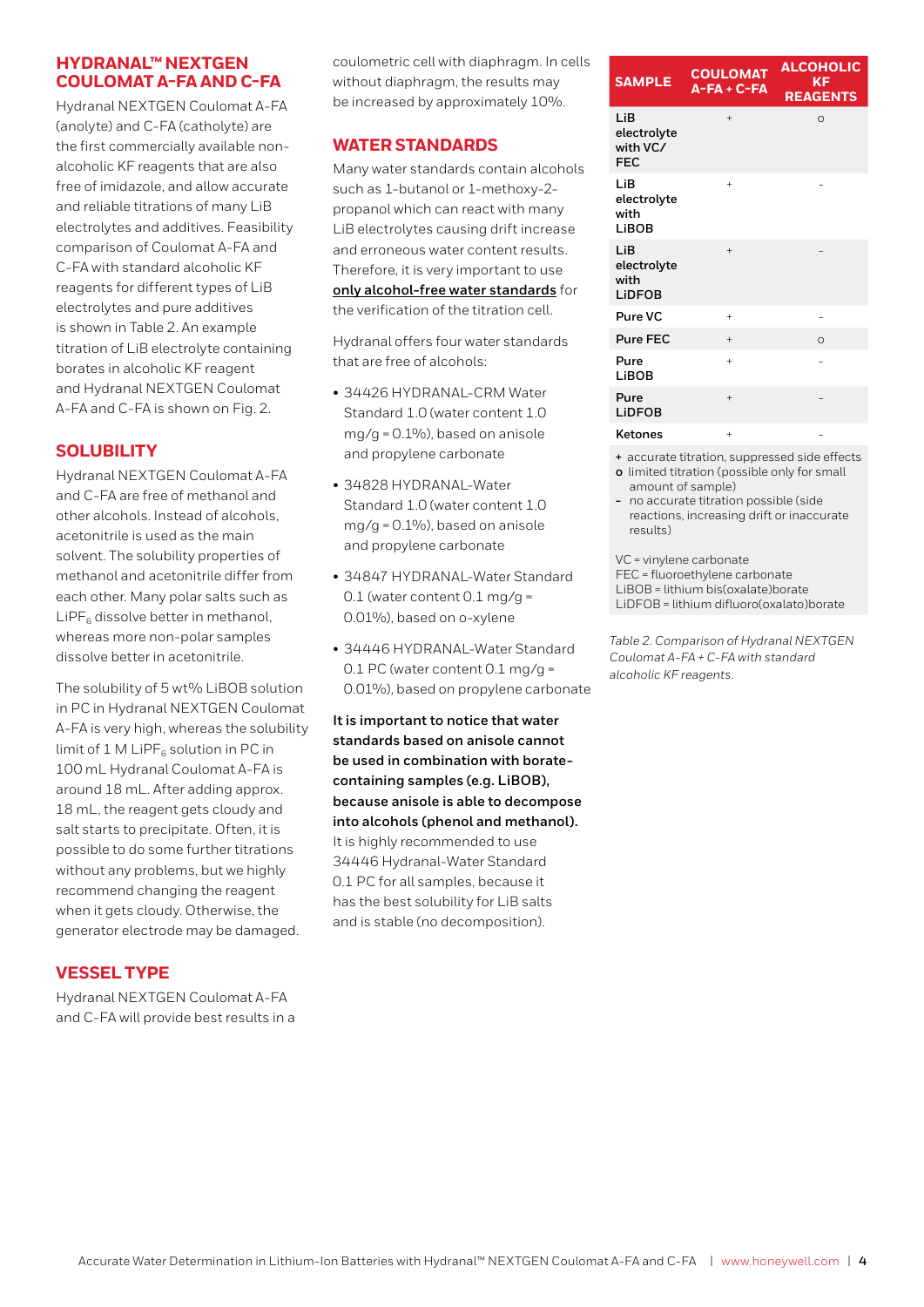### EXAMPLE TITRATION RESULTS

#### **INDIVIDUAL SAMPLES**

In the battery production process, in order to guarantee high quality and safety, the water content should be measured not only in the final electrolyte, but also in raw materials. Different electrolytes and different raw materials were tested for water content using Hydranal NEXTGEN Coulomat A-FA and C-FA. Results are shown in Tables 3 and 4.

In all tested electrolytes, the water content was measured with high accuracy. Among electrolyte raw materials, only in tris(trimethylsilyl) phosphite and tris(trimethylsilyl) borate the titration was not possible due to other side effects that cannot be suppressed. In all other tested raw materials, the water content was measured with high accuracy.

| <b>SAMPLE</b>                                                                                                                                                                                                                    | <b>MEAN</b><br><b>WATER</b><br><b>CONTENT</b><br>$(N = 5-6)$<br>[ppm] | ABS.<br>STD.<br>DEV.<br>[ppm] |
|----------------------------------------------------------------------------------------------------------------------------------------------------------------------------------------------------------------------------------|-----------------------------------------------------------------------|-------------------------------|
| 1 M LiPF <sub>6</sub> in EC/DEC (50/50 vol%) + 4 wt% VC                                                                                                                                                                          | 6.9                                                                   | 1.1                           |
| 1 M LiPF <sub>6</sub> in EC/DMC (50/50 vol%) + 10 wt% LiBF <sub>4</sub>                                                                                                                                                          | 146.7                                                                 | 1.1                           |
| 1 M LiPF <sub>6</sub> in EC/DMC (50/50 vol%) + 5 wt% LiBOB                                                                                                                                                                       | 3.3                                                                   | 0.5                           |
| 1 M LiPF <sub>6</sub> in EC/EMC/DMC (20/40/40 vol%)                                                                                                                                                                              |                                                                       |                               |
| + 2 wt% LiPO <sub>2</sub> F <sub>2</sub> + 4 wt% VC                                                                                                                                                                              | 4.9                                                                   | 1.9                           |
| 1 M LiPF <sub>6</sub> in EC/DEC/DMC (20/30/40 vol%)                                                                                                                                                                              |                                                                       |                               |
| + 2 wt% LiPO <sub>2</sub> F <sub>2</sub> + 4 wt% VC                                                                                                                                                                              | 3.5                                                                   | 0.9                           |
| 5 wt% VC + 5 wt% FEC + 2 wt% LiBOB + 2 wt% lithium<br>nonafluoro-1-butanesulfonate in AN                                                                                                                                         | 33.8                                                                  | 0.5                           |
| 5 wt% LiDFOB in AN/PC (50/50 vol%)                                                                                                                                                                                               | 71.2                                                                  | 0.5                           |
| 5 wt% LiDFOB + 5 wt% succinic anhydride in AN                                                                                                                                                                                    | 88.9                                                                  | 0.5                           |
| EC = ethylene carbonate<br>DEC = diethyl carbonate<br>EMC = ethyl methyl carbonate<br>DMC = dimethyl carbonate<br>VC = vinylene carbonate<br>AN = acetonitrile<br>PC = propylene carbonate<br>LiBOB = lithium bis(oxalate)borate |                                                                       |                               |

*Table 3. Titration of LiB electrolytes with Hydranal NEXTGEN Coulomat A-FA and C-FA.*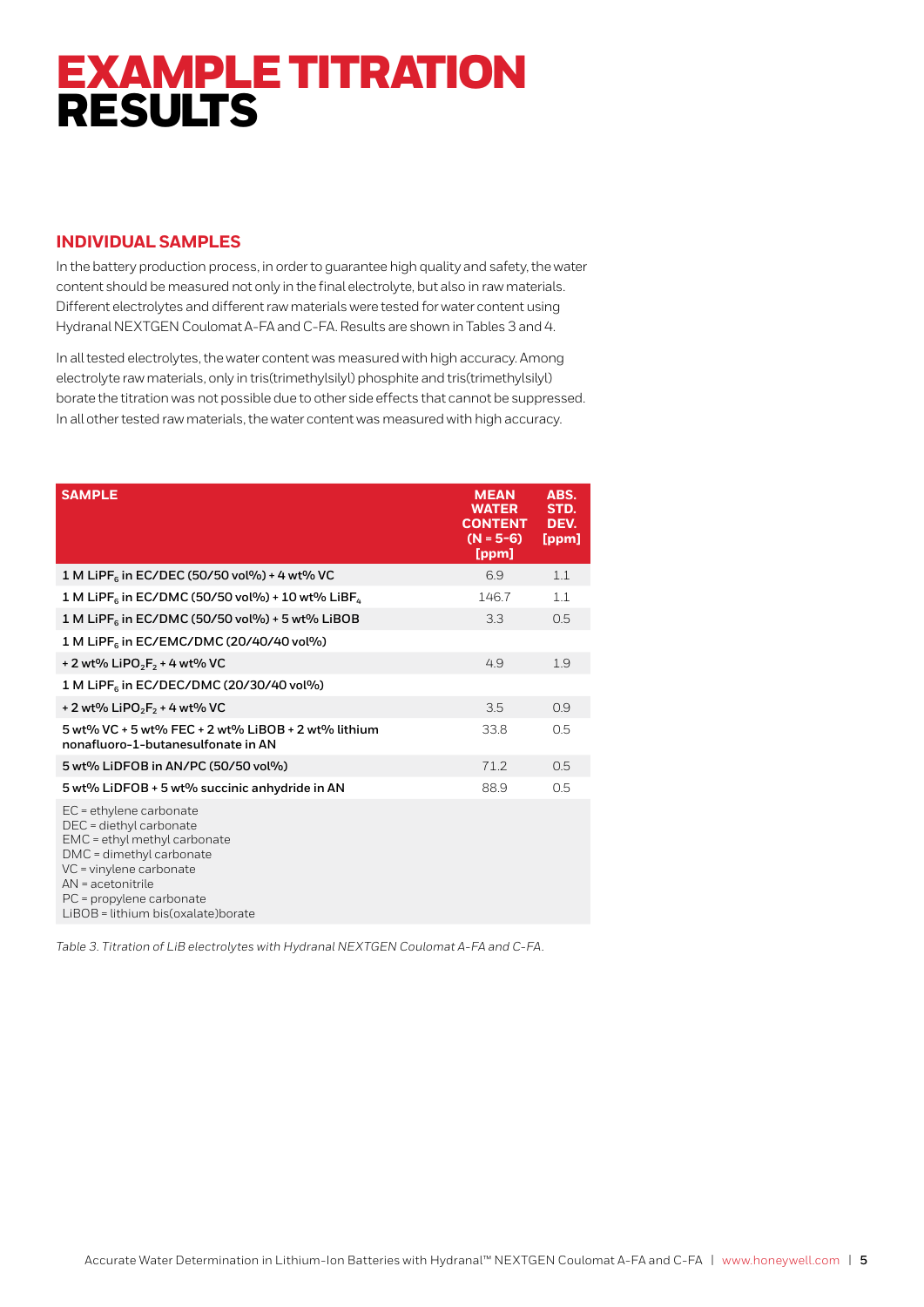| <b>SAMPLE</b>                                                              | <b>MEAN WATER</b><br><b>CONTENT</b><br>$(N = 4-6)$ [ppm] | <b>ABS. STD.</b><br>DEV. [ppm] |
|----------------------------------------------------------------------------|----------------------------------------------------------|--------------------------------|
| LITHIUM SALTS                                                              |                                                          |                                |
| Lithium acetate <sup>9</sup>                                               | 102.3                                                    | 1.9                            |
| Lithium bis(oxalato)borate (LiBOB) <sup>9</sup><br>(over molecular sieves) | 10.0                                                     | 0.2                            |
| Lithium bis(trifluoromethanesulfonyl)imide (LiTFSI) <sup>9</sup>           | 13.7                                                     | 4.2                            |
| Lithium difluoro(oxalato)borate (LiDFOB) <sup>9</sup>                      | 77.4                                                     | 0.7                            |
| Lithium nonafluoro-1-butanesulfonate <sup>9</sup>                          | 4.3                                                      | 2.4                            |
| <b>CARBONATES</b>                                                          |                                                          |                                |
| Fluoroethylene carbonate (FEC)                                             | 33.1                                                     | 0.2                            |
| Propylene carbonate (PC)                                                   | 98.8                                                     | 0.5                            |
| Vinylene carbonate (VC)                                                    | 88.2                                                     | 0.1                            |
| <b>SULFUROUS COMPOUNDS</b>                                                 |                                                          |                                |
| Allyl methyl sulfone                                                       | 1571.4                                                   | 20.4                           |
| Ethylene sulfite                                                           | 466.5                                                    | 0.9                            |
| Ethylene sulfite (over molecular sieves)                                   | 27.3                                                     | 0.1                            |
| 1-Ethyl-3-methylimidazolium<br>trifluoromethanesulfonate                   | 694.4                                                    | 2.9                            |
| 1,3-Propanesultone <sup>9</sup>                                            | 31.7                                                     | 0.2                            |
| 2-Propynyl methanesulfonate                                                | 575.2                                                    | 5.7                            |
| <b>KETONES</b>                                                             |                                                          |                                |
| Acetone (over molecular sieves)                                            | 7.2                                                      | 0.5                            |
| Acetylacetone                                                              | 561.9                                                    | 1.1                            |
| 2-Butanone (over molecular sieves)                                         | 6.3                                                      | 0.5                            |
| Methyl acetoacetate                                                        | 27.6                                                     | 0.6                            |
| Methyl levulinate                                                          | 71.4                                                     | 0.5                            |
| 4-Methy-2-pentanone                                                        | 188.9                                                    | 0.2                            |
| <b>OTHER</b>                                                               |                                                          |                                |
| Acetonitrile                                                               | 8.2                                                      | 0.2                            |
| Adiponitrile                                                               | 13638.8                                                  | 73.9                           |
| Allyl acetate                                                              | 368.1                                                    | 3.7                            |
| Tert-Amylbenzene                                                           | 124.3                                                    | 0.2                            |
| Phenylcyclohexane                                                          | 95.8                                                     | 0.2                            |
| Tris(trimethylsilyl) borate                                                | Not possible                                             |                                |
| Tris(trimethylsilyl) phosphite                                             | Not possible                                             |                                |
| Vinyl acetate                                                              | 56.8                                                     | 0.4                            |

*Table 4. Titration of LiB electrolyte raw materials with Hydranal NEXTGEN Coulomat A-FA and C-FA.*

<sup>9. 5</sup> wt% in acetonitrile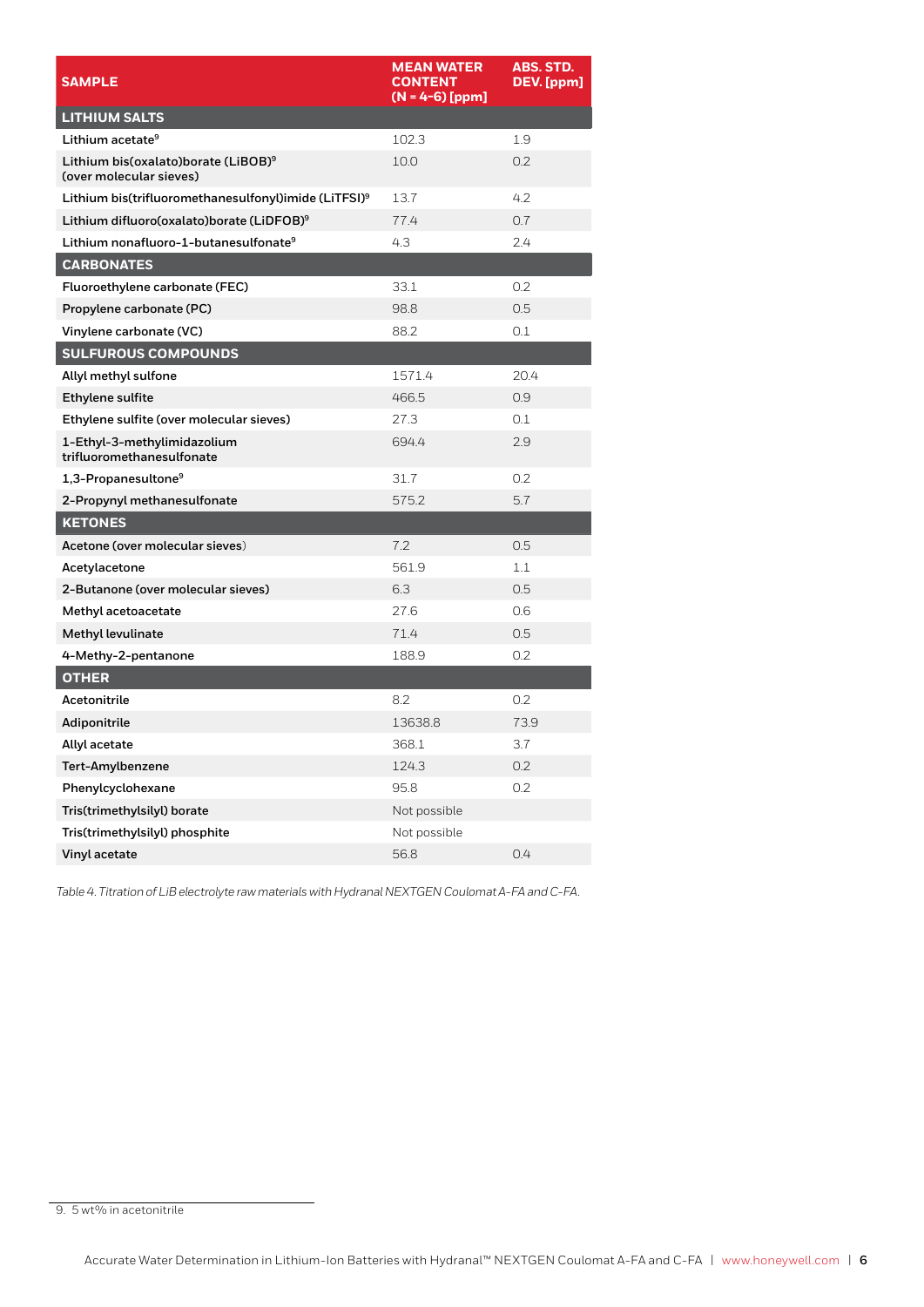#### **SERIES OF SAMPLES**

One of the main advantages of the new Hydranal NEXTGEN Coulomat A-FA and C-FA reagents is the possibility of measuring successively many different LiB additive and electrolyte samples in one vessel filling. To check the accuracy of obtained results, water standard samples were tested for water recovery before each series of same samples. Additionally, the drift value was controlled before each titration. Results of such measurement series are shown in Tables 5 and 6. In all cases, the obtained water content results had high accuracy, and water recovery for the 102 ppm water standard was in the range of 97-103%. 10

| NO.            | <b>SAMPLE</b>                      | <b>WATER</b><br><b>MEASURED</b><br>[ppm] | <b>WATER</b><br><b>MEASURED</b><br>$\left[\mu$ g] | <b>TITRATION</b><br>TIME [s] | <b>START</b><br><b>DRIFT</b><br>$[\mu$ g/min] | <b>WATER</b><br><b>RECOVERY</b><br>[%] |
|----------------|------------------------------------|------------------------------------------|---------------------------------------------------|------------------------------|-----------------------------------------------|----------------------------------------|
| $\perp$        | 1 mL water standard 102 ppm        | 105.3                                    | 127.8                                             | 55                           | 4.3                                           | 103                                    |
| $\overline{2}$ | 1 mLVC                             | 88.1                                     | 115.9                                             | 59                           | 4.2                                           |                                        |
| 3              | 1 mLVC                             | 88.4                                     | 120.3                                             | 55                           | 4.9                                           |                                        |
| 4              | 1 mLVC                             | 88.2                                     | 119.9                                             | 55                           | 5.2                                           |                                        |
| 5              | 1 mLVC                             | 88.3                                     | 118.6                                             | 59                           | 5.1                                           |                                        |
| 6              | 1 mLVC                             | 88.2                                     | 114.2                                             | 55                           | 5.7                                           |                                        |
| $\overline{7}$ | 1 mL water standard 102 ppm        | 105.0                                    | 126.4                                             | 58                           | 5.9                                           | 103                                    |
| 8              | 1 mL FEC                           | 32.9                                     | 46.6                                              | 56                           | 3.1                                           |                                        |
| 9              | 1 mL FEC                           | 33.2                                     | 49.6                                              | 53<br>3.1                    |                                               |                                        |
| 10             | 1 mL FEC                           | 3.1<br>33.4<br>50.3<br>56                |                                                   |                              |                                               |                                        |
| 11             | 1 mL FEC                           | 33.0                                     | 48.7                                              | 56                           | 3.3                                           |                                        |
| 12             | 1 mL FEC                           | 33.1<br>47.3<br>57<br>3.3                |                                                   |                              |                                               |                                        |
| 13             | 1 mL water standard 102 ppm        | 104.4                                    | 126.9                                             | 59                           | 3.2                                           | 102                                    |
| 14             | 1 mL 2-Propynyl methanesulfonate   | 566.4                                    | 698.4                                             | 81                           | 3.0                                           |                                        |
| 15             | 1 mL 2-Propynyl methanesulfonate   | 570.5                                    | 720.7                                             | 80                           | 3.8                                           |                                        |
| 16             | 0.5 mL 2-Propynyl methanesulfonate | 576.8                                    | 374.3                                             | 72                           | 4.7                                           |                                        |
| 17             | 0.5 mL 2-Propynyl methanesulfonate | 577.1                                    | 371.2                                             | 69                           | 4.7                                           |                                        |
| 18             | 0.5 mL 2-Propynyl methanesulfonate | 578.3                                    | 366.4                                             | 66                           | 4.7                                           |                                        |
| 19             | 0.5 mL 2-Propynyl methanesulfonate | 582.0                                    | 350.1                                             | 66                           | 4.4                                           |                                        |
| 20             | 1 mL water standard 102 ppm        | 98.9                                     | 120.4                                             | 63                           | 4.7                                           | 97                                     |
| 21             | 1 mL Allyl methyl sulfone          | 1535.5                                   | 1848.2                                            | 113                          | 4.5                                           |                                        |
| 22             | 0.5 mL Allyl methyl sulfone        | 1575.0                                   | 939.9                                             | 86<br>6.2                    |                                               |                                        |
| 23             | 0.5 mL Allyl methyl sulfone        | 1579.6                                   | 925.0                                             | 87                           | 6.3                                           |                                        |
| 24             | 0.5 mL Allyl methyl sulfone        | 1585.3                                   | 916.0                                             | 86                           | 5.8                                           |                                        |
| 25             | 0.5 mL Allyl methyl sulfone        | 1581.6                                   | 960.7                                             | 89                           | 6.5                                           |                                        |
| 26             | 1 mL water standard 102 ppm        | 101.8                                    | 123.3                                             | 67                           | 6.7                                           | 100                                    |
| 27             | 1 mL 1 wt% Lithium acetate in AN   | 103.6                                    | 68.8                                              | 66                           | 5.8                                           |                                        |
| 28             | 1 mL 1 wt% Lithium acetate in AN   | 101.3                                    | 80.4                                              | 67                           | 5.6                                           |                                        |
| 29             | 1 mL 1 wt% Lithium acetate in AN   | 104.8                                    | 80.9                                              | 72                           | 4.0                                           |                                        |
| 30             | 1 mL 1 wt% Lithium acetate in AN   | 100.4                                    | 78.1                                              | 68                           | 5.4                                           |                                        |
| 31             | 1 mL 1 wt% Lithium acetate in AN   | 101.2                                    | 75.9                                              | 72                           | 5.1                                           |                                        |
| 32             | 1 mL water standard 102 ppm        | 103.3                                    | 127.3                                             | 78                           | 4.8                                           | 101                                    |

*Table 5. Successive titrations of LiB additives in one vessel filling with 100 mL Hydranal NEXTGEN Coulomat A-FA and 5 mL Hydranal NEXTGEN Coulomat C FA.*

10. For good results, the water recovery of a 100 ppm water standard should be in the range of 90-110%.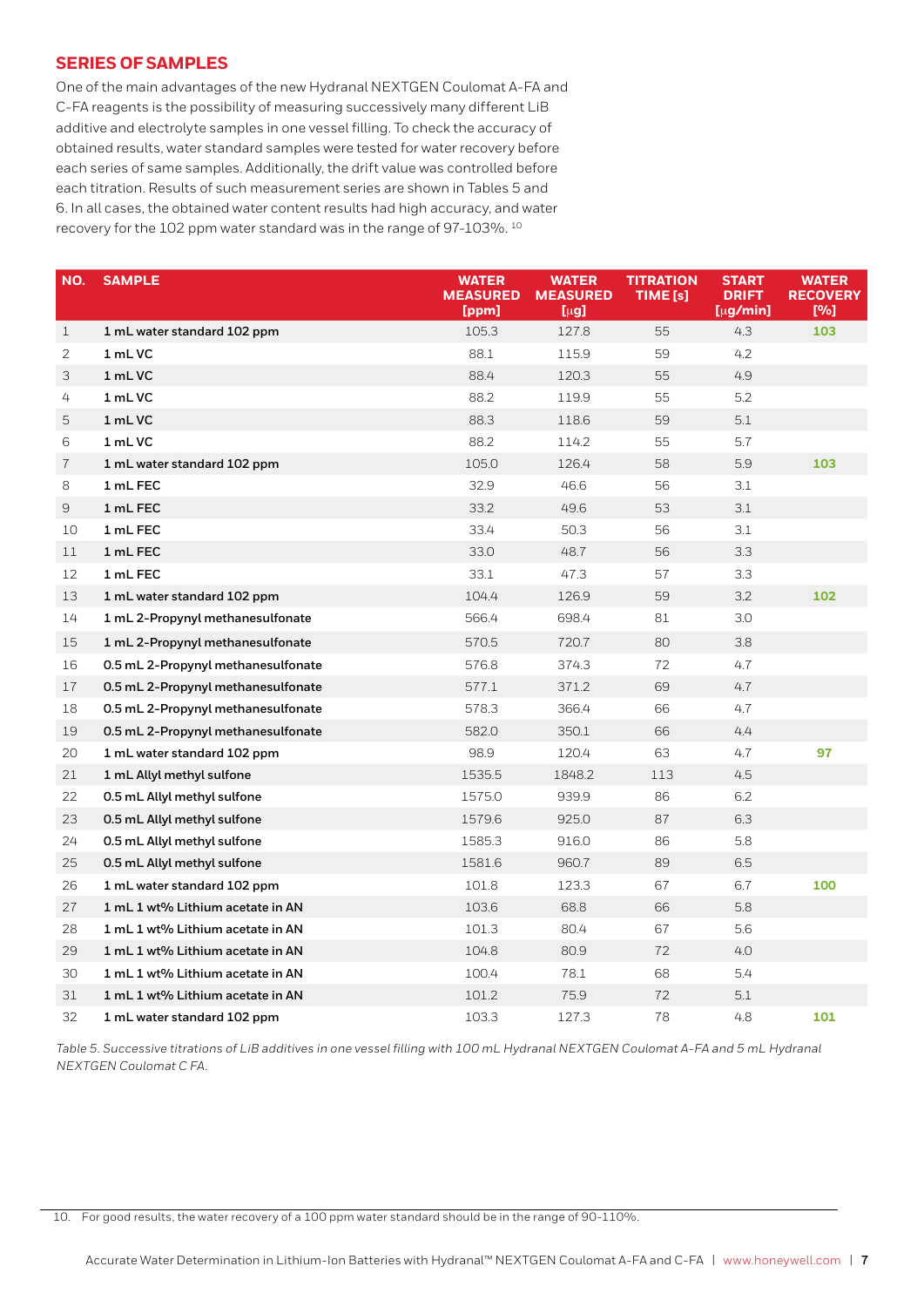| NO.            | <b>SAMPLE</b>                           | <b>WATER</b><br><b>MEASURED</b><br>[ppm] | <b>WATER</b><br><b>MEASURED</b><br>$[\mu$ g] | <b>TITRATION</b><br>TIME [s] | <b>START DRIFT</b><br>$[\mug/min]$ | <b>WATER</b><br><b>RECOVERY</b><br>[%] |
|----------------|-----------------------------------------|------------------------------------------|----------------------------------------------|------------------------------|------------------------------------|----------------------------------------|
| $\mathbf{1}$   | 1 mL water standard 102 ppm             | 98.6                                     | 120.6                                        | 58                           | 2.8                                | 97                                     |
| 2              | 1 mL 5 wt% LiBOB in AN                  | 10.1                                     | 6.8                                          | 42                           | 2.2                                |                                        |
| 3              | 1 mL 5 wt% LiBOB in AN                  | 10                                       | 7.9                                          | 53                           | 2.3                                |                                        |
| 4              | 1 mL 5 wt% LiBOB in AN                  | 10.2                                     | 8.1                                          | 42                           | 2.1                                |                                        |
| 5              | 1 mL 5 wt% LiBOB in AN                  | 9.6                                      | 7.7                                          | 47                           | 2.2                                |                                        |
| 6              | 1 mL 5 wt% LiBOB in AN                  | 10.2                                     | 7.3                                          | 47                           | 2.3                                |                                        |
| $\overline{7}$ | 1 mL water standard 102 ppm             | 99.4                                     | 120.9                                        | 66                           | $\overline{2}$                     | 97                                     |
| 8              | 1 mL 5 wt% LiDFOB in AN/PC (50/50 vol%) | 70.4                                     | 60.1                                         | 69                           | $\overline{2}$                     |                                        |
| 9              | 1 mL 5 wt% LiDFOB in AN/PC (50/50 vol%) | 71.4                                     | 58.7                                         | 64                           | 1.9                                |                                        |
| 10             | 1 mL 5 wt% LiDFOB in AN/PC (50/50 vol%) | 71.2                                     | 59.8                                         | 63                           | 1.8                                |                                        |
| 11             | 1 mL 5 wt% LiDFOB in AN/PC (50/50 vol%) | 71.2                                     | 56.2                                         | 62                           | 1.8                                |                                        |
| 12             | 1 mL 5 wt% LiDFOB in AN/PC (50/50 vol%) | 71.8                                     | 57.2                                         | 61                           | 1.5                                |                                        |
| 13             | 1 mL water standard 102 ppm             | 99.5                                     | 119.8                                        | 68                           | 1.6                                | 98                                     |
| 14             | 1 mL LiB electrolyte 1                  | 147.3                                    | 234.5                                        | 137                          | 1.5                                |                                        |
| 15             | 1 mL LiB electrolyte 1                  | 148.2                                    | 202.6                                        | 71                           | 4.1                                |                                        |
| 16             | 1 mL LiB electrolyte 1                  | 145.7                                    | 194.7                                        | 71                           | 3.8                                |                                        |
| 17             | 1 mL LiB electrolyte 1                  | 145.8                                    | 192.6                                        | 77                           | 3.3                                |                                        |
| 18             | 1 mL LiB electrolyte 1                  | 146.5                                    | 185.7                                        | 73                           | 2.9                                |                                        |
| 19             | 1 mL water standard 102 ppm             | 100.5                                    | 121.4                                        | 66                           | 2.6                                | 99                                     |
| 20             | 1 mL LiB electrolyte 2                  | 3.3                                      | 4.5                                          | 45                           | 1.6                                |                                        |
| 21             | 1 mL LiB electrolyte 2                  | 2.6                                      | 3.4                                          | 39                           | 2.5                                |                                        |
| 22             | 1 mL LiB electrolyte 2                  | 3.2                                      | 4.1                                          | 45                           | 2.2                                |                                        |
| 23             | 1 mL LiB electrolyte 2                  | 4.1                                      | 5.3                                          | 45                           | 2.4                                |                                        |
| 24             | 1 mL LiB electrolyte 2                  | 3.2                                      | 3.9                                          | 39                           | 2.3                                |                                        |
| 25             | 1 mL water standard 102 ppm             | 99.8                                     | 113.9                                        | 67                           | 2.5                                | 98                                     |
|                |                                         |                                          |                                              |                              |                                    |                                        |

LiB electrolyte 1 = 1 M LiPF $_6$  in EC/DMC (50/50 vol%) + 10 wt% LiBF $_4$ LiB electrolyte  $2 = 1$  M LiPF<sub>6</sub> in EC/DMC (50/50 vol%) + 5 wt% LiBOB

*Table 6. Successive titrations of LiB additives and LiB electrolytes in one vessel filling with 100 mL Hydranal NEXTGEN Coulomat A-FA and 5 mL Hydranal NEXTGEN Coulomat C FA.11*

11. For good results, the water recovery of a 100 ppm water standard should be in the range of 90-110%.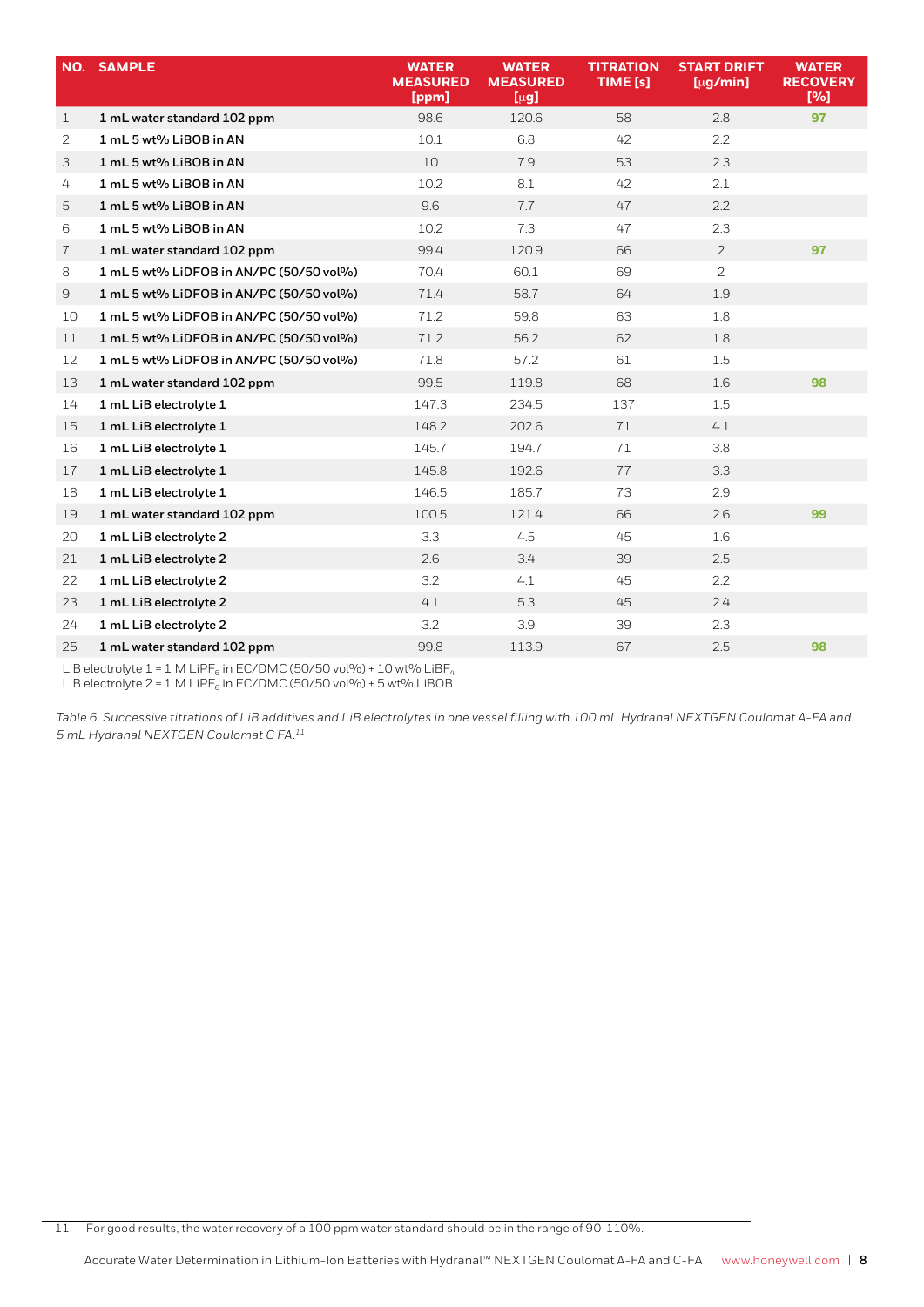

#### **TEST METHODOLOGY**

#### **Reagents**

All tests have been performed with 100 mL 34471 Hydranal NEXTGEN Coulomat A-FA as anolyte and 5 mL 34470 Hydranal NEXTGEN Coulomat C-FA as catholyte.

At the beginning, in between and after each series of titrations, 1 mL of alcohol-free 34446 Hydranal-Water Standard 0.1 PC was titrated to check the recovery and the reliability of results.

The titration tests were performed with sample sizes in a range of 0.5-2 mL. All calculations were done based on differential weighing on analytical balance.

#### **Titration device**

All titrations have been performed on Metrohm 852 Titrando titrator with a generator electrode with diaphragm. Prior to the test, all titration cell parts (generator electrode, stirring bar and glass stopper) were dried in the oven at 50°C for 2 h. Drift was stabilized before each titration for 70-100s. Drift correction was turned on. Minimum titration time was 25 s.

#### **TITRATION PARAMETERS Polarization current** 10 μA Gen. current auto **End point** 50 mV **Dynamics** 70 mV **Max. rate max. μg/min Min. rate** 15 μg/min **Extraction time (min. titration time)**  25 s **Rel. stop drift** 5 μg/min **Stirring speed** 8 **Start drift** 20 μg/min **Drift correction auto Stop time** off **Stability time** 15 s **Pause** 0 s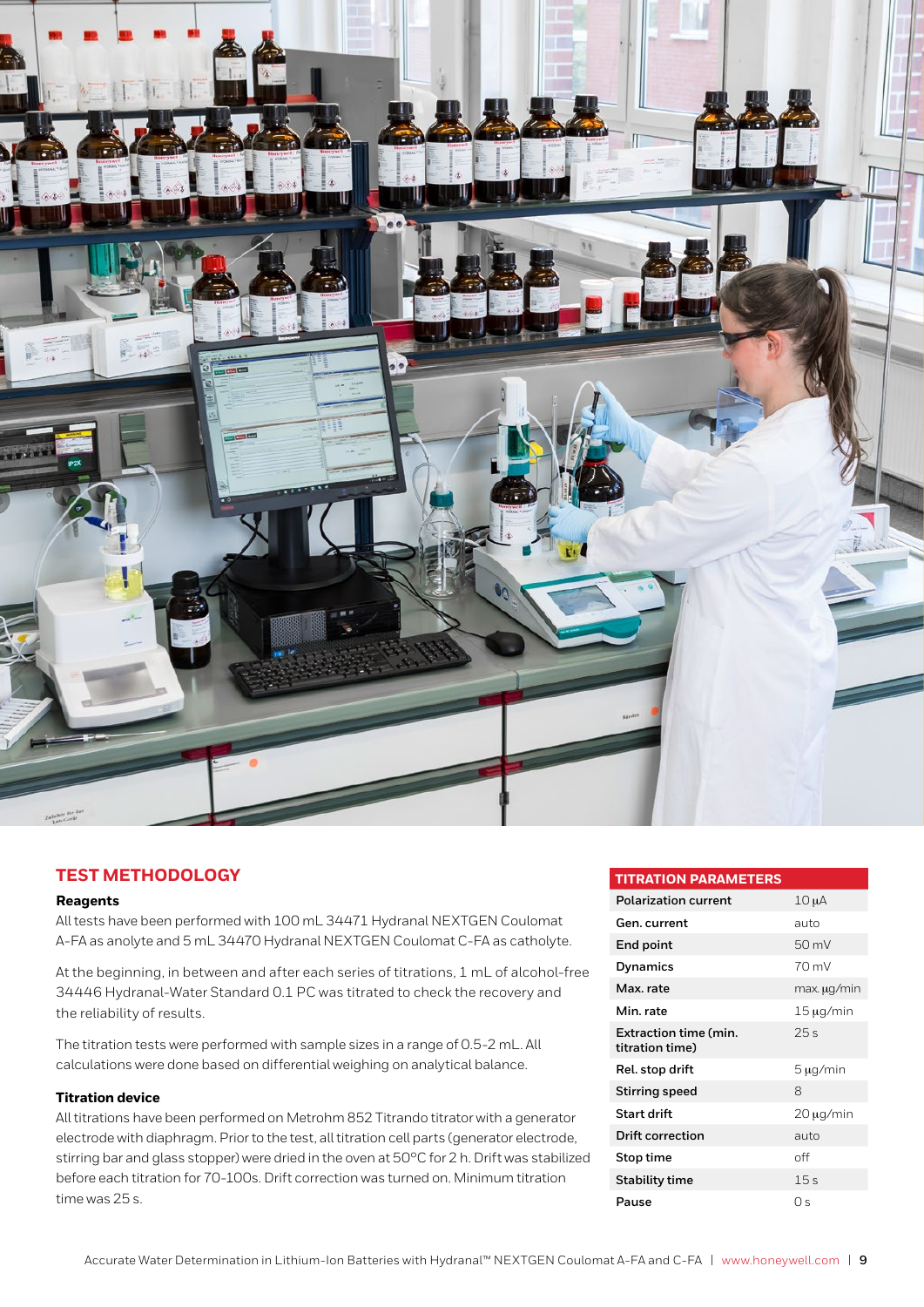## **CONCLUSION**

**The new Hydranal NEXTGEN Coulomat A-FA and C-FA reagents allow the accurate measurement of water content in many different types of electrolytes, as well as in their raw materials, including problematic additives such as VC, FEC and borates.** 

So far, in standard alcoholic KF reagents, many LiB electrolyte components caused side effects leading to an increase in drift, and delayed or no titration endpoint, rendering incorrect water content results. That could even make water determination impossible.

The new alcohol-free formulation of Hydranal NEXTGEN Coulomat A-FA and C-FA reagents suppresses these side effects and allows for accurate water determination, even in difficult samples. Additionally, the new formulation does not contain CMR (carcinogenic, mutagenic and reprotoxic) substances or halogenated hydrocarbons.



#### **THE HYDRANAL ADVANTAGE: DEDICATED TECHNICAL SUPPORT**

With 40 years of experience, Hydranal offers unparalleled global technical support in the field of Karl Fischer titration. Our team of experts is happy to address your questions and can be contacted directly via email at **hydranal@honeywell.com** or at any of our live seminars and webinars.



*Global Market* **Thomas Wendt** HYDRANAL Center of Excellence Seelze, Germany Tel: +49 5137 999 353





*APAC*



**Charlie Zhang** HYDRANAL Application Lab Shanghai, China Tel: +86 21 2894 4715 *APAC*